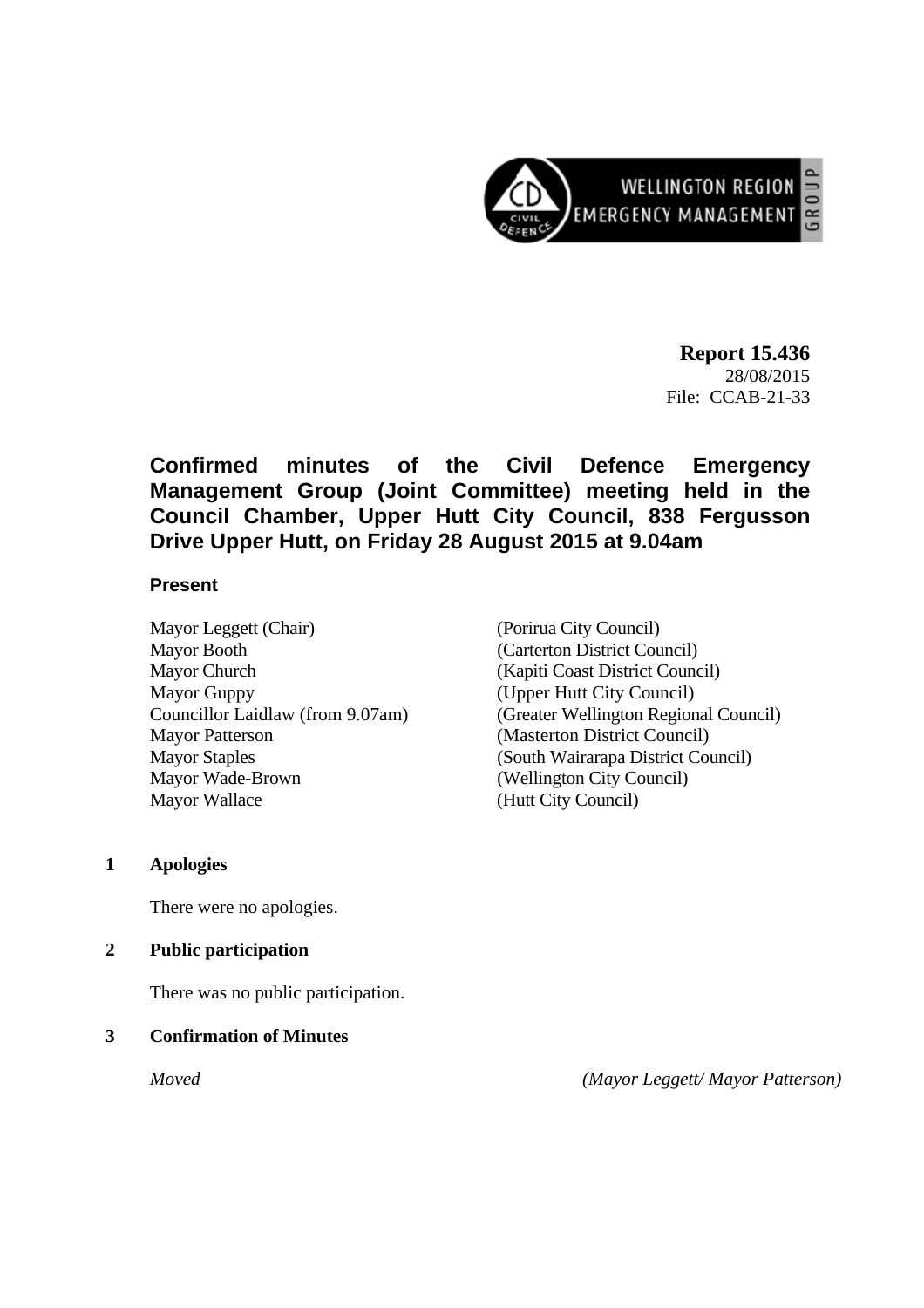*That the CDEM Group confirms the minutes of the meeting of 26 June 2015, Report 15.313.* 

The motion was **CARRIED.** 

#### **4 Presentation on the Joint Centre for Disaster research**

 Jon Mitchell, from the Joint Centre for Disaster Research, Massey University, gave a presentation to the Committee on the Joint Centre for Disaster Research. It was noted that the Centre, the first of its kind, provides professional development on disaster management, with undergraduate and post graduate courses on offer. The Centre has partnered with WREMO to create the International Centre of Excellence in Community Resilience and aims to cater for international students, not simply those from New Zealand.

#### **5 Sea level rise and the effects of El Nino**

Dr Andrew Tait, from NIWA, presented to the Committee and provided an updated projection of the effects of climate and sea level change on the region's environment.

International guidance indicates that El Nino will certainly (97% chance) continue in the period August to October 2015 while it is extremely likely (above 90%) that it will persist into the 2015/16 summer. This means climate that is wetter in the west, drier in the east, while near normal for the Wellington region.

The long term forecast for New Zealand (2080-2099) is a 2 degree Celsius increase in temperature, while a present-day 24-hour extreme rainfall with a 100-year average will be twice as frequent by 2080-2099.

El Nino weather patterns will also increase the likelihood of drought if weather followed typical El Nino predictions.

### **6 The Regional Natural Hazards Strategy**

Iain Dawe, Senior Policy Analyst, GWRC, gave a brief introduction to the Regional Natural Hazards Strategy which is currently under development. While the strategy will not commit councils to any particular course of action, it will provide guidance so that regional consistency and alignment is possible. Further developments would continue to be managed through the CEG.

### **7 Tsunami planning**

Bruce Pepperell, Regional Manager, Wellington CDEM, Group Controller, gave a brief overview of the tsunami planning initiative currently underway in the region, with particular mention of the additional modelling of the Wellington inner harbour currently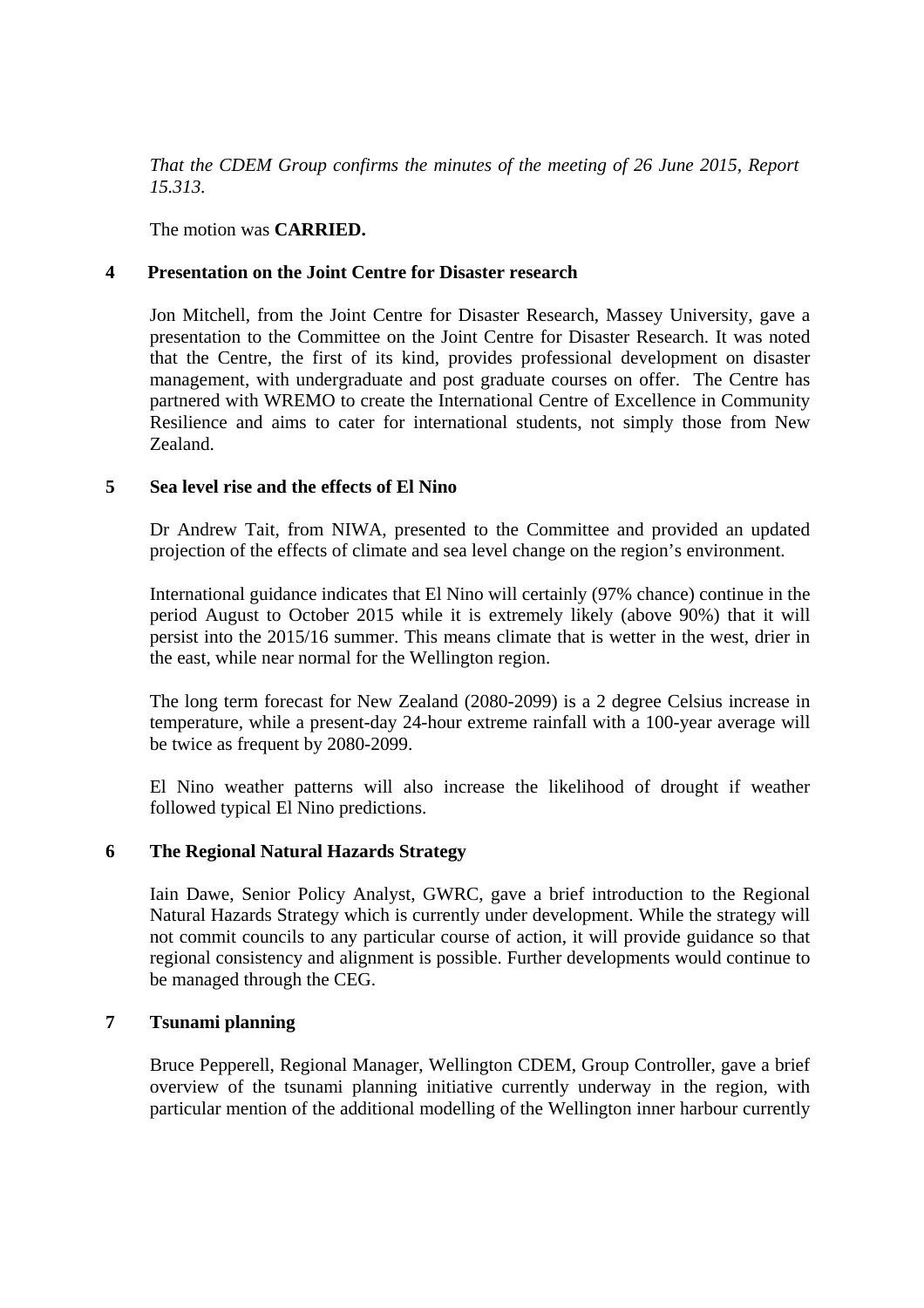being undertaken by GNS Science. At present, all tsunami maps are available on both the Group's website and Facebook page.

#### **8 CDEM training**

Teresa Simcox, Emergency Management Advisor, CDEM, gave an update on Emergency Operations Centre (EOC) training. Under the new training regime, training was shorter (generally one hour long sessions), sharper and more interactive. Mention was made of the high training attendance level being achieved by Upper Hutt.

Next year, a set of more addressed training modules would be added to the current training programme.

# **9 New Zealand Shakeout - 15th October 2015**

The Committee noted that New Zealand 'Shakeout' day would occur on 15 October 2015. The importance of raising widespread public awareness throughout the Wellington Region was once again highlighted; more specifically the campaign should reach as many businesses, schools and organisations as possible. The Committee noted that Shakeout had to appeal to everyone, although the on line registration system may limit the number of people registered as participating. The participation rate in Wellington City and the region at the last Shakeout event was the best in the country, and the Committee noted the region should aim to achieve this outcome again.

#### **10 WREMO Annual Report (1 July 2014 to 30 June 2015)**

**Report 15.425** File: Z/01/04/19

Bruce Pepperell spoke to the report and described what had been a busy and successful year. It was noted that the group continued to receive national and international recognition, along with strong support via social media, but as always there is room for improvement.

The Committee discussed the Annual Report with the Chair, Mayor Leggett thanking the WREMO Team for their performance throughout the year

Mayor Staples raised the matter of community response planning and it was noted that it will take a couple of years to achieve full coverage across the region.

*Moved (Mayor Leggett/ Mayor Church)*

*That the CDEM Group:*

- *1. Receives the report.*
- *2. Notes the content of the report.*